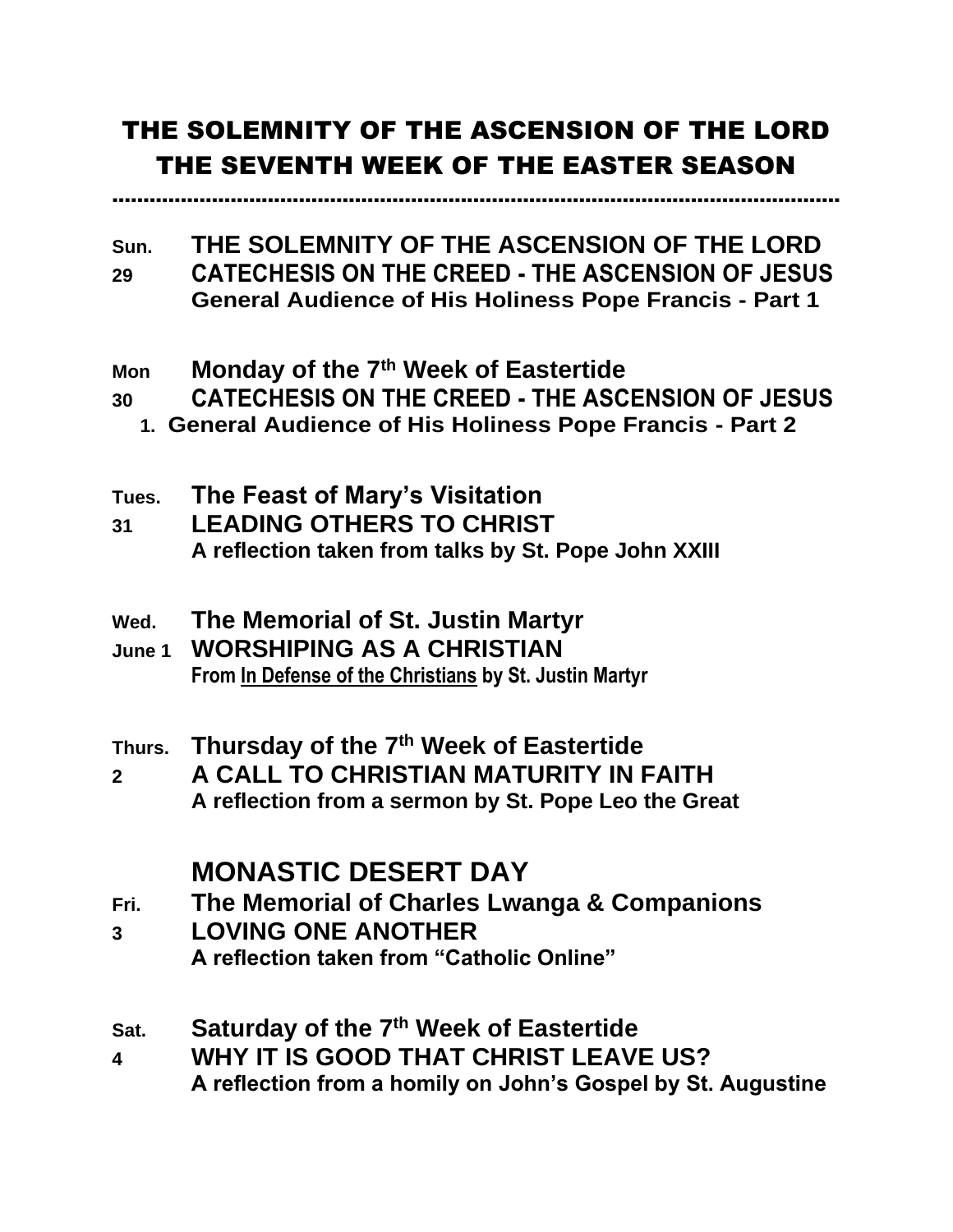#### *Sunday* **CATECHESIS ON THE CREED - THE ASCENSION OF JESUS General Audience of His Holiness Pope Francis - Part 1**

In the Creed, we say that Jesus "ascended into heaven and is seated at the right hand of the Father". Jesus' earthly life culminated with the Ascension, when he passed from this world to the Father and was raised to sit on his right. What does this event mean? How does it affect our life? What does contemplating Jesus seated at the right hand of the Father mean? Let us permit the Evangelist Luke to guide us in this.

Let us start from the moment when Jesus decided to make his last pilgrimage to Jerusalem. St Luke notes: "When the days drew near for him to be received up, he set his face to go to Jerusalem" (Lk 9:51). While he was "going up" to the Holy City, where his own "exodus" from this life was to occur, Jesus already saw the destination, heaven, but he knew well that the way which would lead him to the glory of the Father passed through the Cross, through obedience to the divine design of love for mankind. The Catechism of the Catholic Church states that: "The lifting up of Jesus on the cross signifies and announces his lifting up by his Ascension into heaven" (n. 662).

We too should be clear in our Christian life that entering the glory of God demands daily fidelity to his will, even when it demands sacrifice and sometimes requires us to change our plans. The Ascension of Jesus actually happened on the Mount of Olives, close to the place where he had withdrawn to pray before the Passion in order to remain in deep union with the Father: once again we see that prayer gives us the grace to be faithful to God's plan.

At the end of his Gospel, St Luke gives a very concise account of the event of the Ascension. Jesus led his disciples "out as far as Bethany, and lifting up his hands he blessed them. While he blessed them, he parted from them, and was carried up into heaven. And they worshipped him, and returned to Jerusalem with great joy, and were continually in the temple blessing God" (Lk 24:50-53). This is what St Luke says.

I would like to note two elements in the account. First of all, during the Ascension Jesus made the priestly gesture of blessing, and the disciples certainly expressed their faith with prostration, they knelt with bowed heads, this is a first important point: Jesus is the one eternal High Priest who with his Passion passed through death and the tomb and ascended into heaven. He is with God the Father where he intercedes forever in our favor (cf. Heb 9:24). As St John says in his First Letter, he is our Advocate: How beautiful it is to hear this! When someone is summoned by the judge or is involved in legal proceedings, the first thing he does is to seek a lawyer to defend him. We have One who always defends us, who defends us from the snares of the devil, who defends us from ourselves and from our sins!

Dear brothers and sisters, we have this Advocate; let us not be afraid to turn to him to ask forgiveness, to ask for a blessing, to ask for mercy! He always pardons us, he is our Advocate: he always defends us! Don't forget this! The Ascension of Jesus into heaven acquaints us with this deeply consoling reality on our journey in Christ, true God and true man, our humanity was taken to God.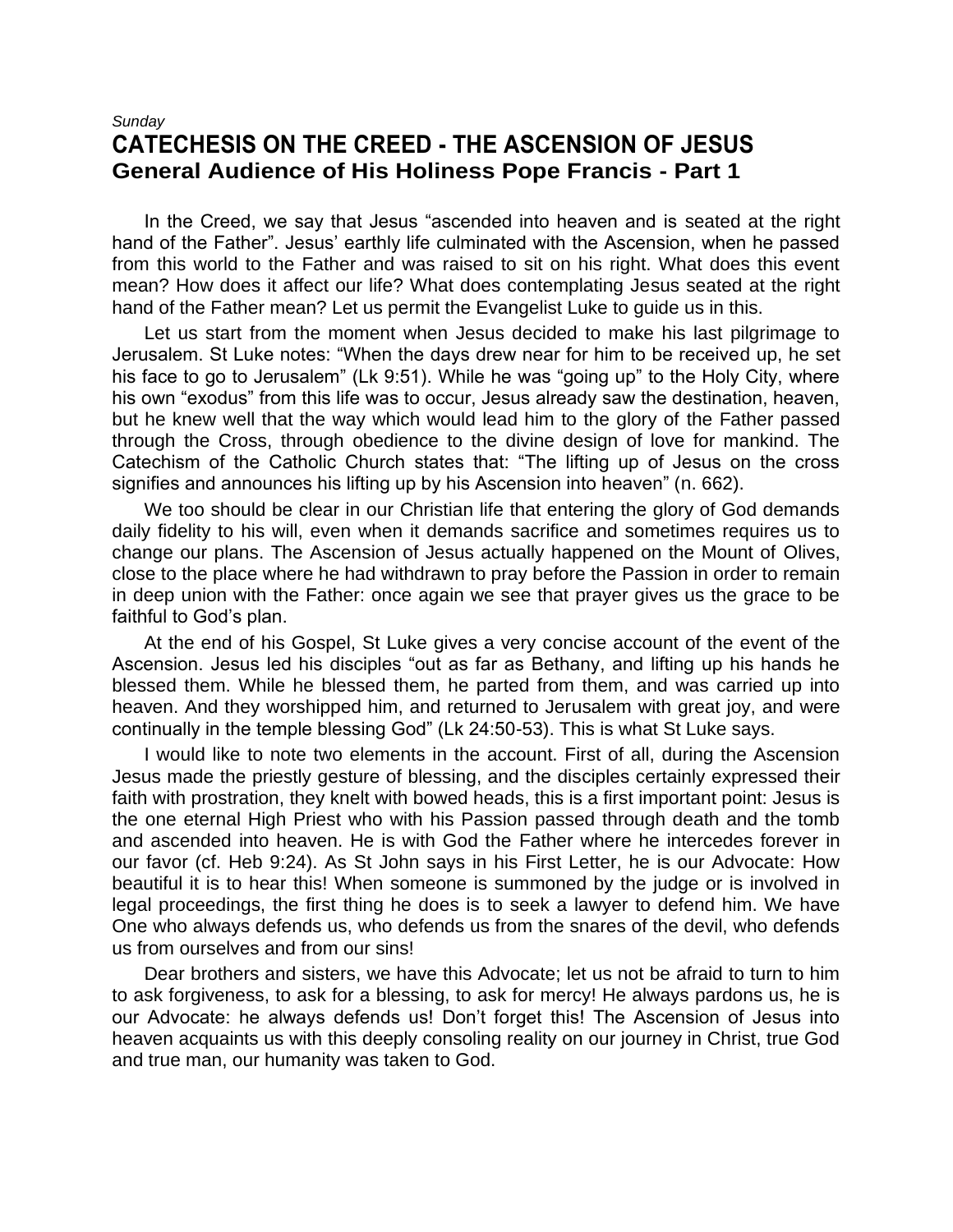#### *Monday* **CATECHESIS ON THE CREED - THE ASCENSION OF JESUS General Audience of His Holiness Pope Francis - Part 2**

… Christ opened the path to us. He is like a roped guide climbing a mountain who, on reaching the summit, pulls us up to him and leads us to God. If we entrust our life to him, if we let ourselves be guided by him, we are certain to be in safe hands, in the hands of our Savior, of our Advocate.

A second element: St Luke says that having seen Jesus ascending into heaven, the Apostles returned to Jerusalem "with great joy". This seems to us a little odd. When we are separated from our relatives, from our friends, because of a definitive departure and, especially, death, there is usually a natural sadness in us since we will no longer see their face, no longer hear their voice, or enjoy their love, their presence. The Evangelist instead emphasizes the profound joy of the Apostles.

But how could this be? Precisely because, with the gaze of faith they understand that although he has been removed from their sight, Jesus stays with them forever, he does not abandon them and in the glory of the Father supports them, guides them and intercedes for them.

St Luke too recounts the event of the Ascension — at the beginning of the Acts of the Apostles — to emphasize that this event is like the link of the chain that connects Jesus' earthly life to the life of the Church. Here St Luke also speaks of the cloud that hid Jesus from the sight of the disciples, who stood gazing at him ascending to God (cf. Acts 1:9-10). Then two men in white robes appeared and asked them not to stand there looking up to heaven but to nourish their lives and their witness with the certainty that Jesus will come again in the same way in which they saw him ascending into heaven (cf. Acts 1:10-11). This is the invitation to base our contemplation on Christ's lordship, to find in him the strength to spread the Gospel and to witness to it in everyday life: contemplation and action, ora et labora, as St Benedict taught, are both necessary in our life as Christians.

Dear brothers and sisters, the Ascension does not point to Jesus' absence, but tells us that he is alive in our midst in a new way. He is no longer in a specific place in the world as he was before the Ascension. He is now in the lordship of God, present in every space and time, close to each one of us. In our life we are never alone: we have this Advocate who awaits us, who defends us. We are never alone: the Crucified and Risen Lord guides us. We have with us a multitude of brothers and sisters who, in silence and concealment, in their family life and at work, in their problems and hardships, in their joys and hopes, live faith daily and together with us bring the world the lordship of God's love, in the Risen Jesus Christ, ascended into Heaven, our own Advocate who pleads for us.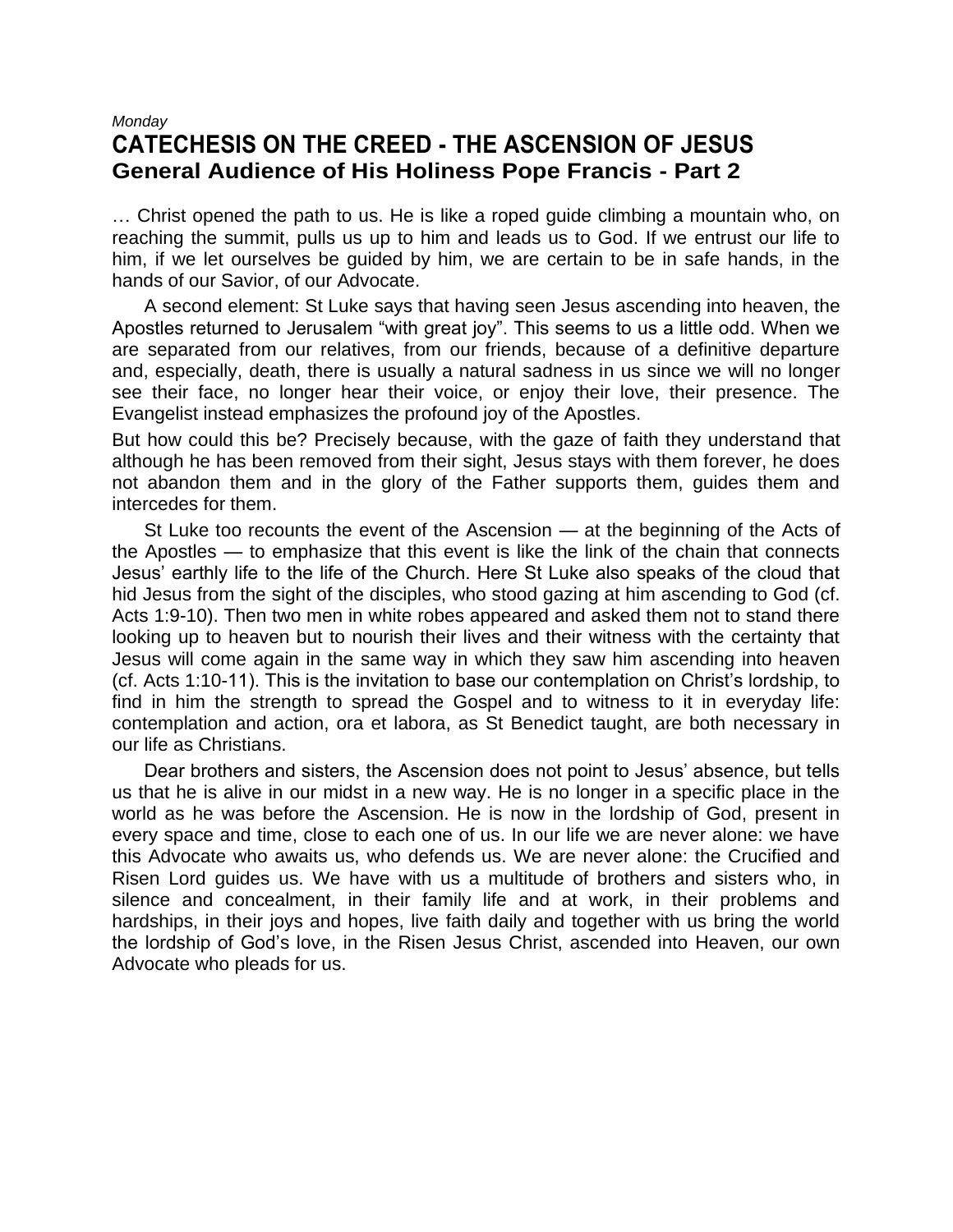#### *Tuesday* **LEADING OTHERS TO CHRIST A reflection taken from talks by St. Pope John XXIII**

The Gospel of St. Luke presents us with a picture of Mary hurrying to bring help to Elizabeth. But she not only brings human help, she brings the salvation that is Christ. This is a sign and symbol of what we are all called to do.

There are many apostolates to which God calls us. There is an apostolate of learning, because faith comes from hearing and so we must always keep our ears open to God's voice, even as the ears of Elizabeth and her unborn son, John, were open to the words God spoke through Mary. There is an apostolate of teaching, by which the words received in truly open ears and hearts are shared with others, even as was the case with Mary's. She didn't intend to teach when she uttered her Magnificat but she did. Then there is the apostolate of dying which is that of helping one another surrender oneself completely into God's loving hands. Mary learned this by sharing in the dying of Jesus, her son and her savior. These are all apostolates to which we too are called.

Mary is at the heart of the Christian revelation as she is at the heart of all Christian living, precisely because she went wherever God directed her to go. That is what brought her to Elizabeth; an archangel, a most special messenger of God, told her of Elizabeth's need for help in responding to the gift of God given to and through her.

God reveals to us the needs of others and it is up to us to respond. Why would God's providence reveal such needs except to call us to reach out as Mary did to Elizabeth? This is truly one of the loftiest aims of human life, and a most meritorious answer to the call to the Lord's service.

Motives for melancholy, however, are never in short supply. They have never been lacking in the history of the world! A wise Christian must do whatever is possible to free oneself and others from such sad thoughts. Mary provides a wonderful example and source for consolation and strength.

Jesus never preached a greater sermon than from the cross when he gave himself completely into the hands of his Father. Who was there to hear those words and absorb them completely? All the world knows the story of the Lord's last testament when he left his own mother to the world as universal mother. She was to witness to all the total giving of all that is precious and wonderful to us into the hands of our God! She witnessed it and she made it her own gift of self. She is to help us all learn to make that gift.

God calls us to work to perfect our own spiritual lives and we have Mary to imitate. We must be constant in our search for what is best and in making our conduct ever a better and better instrument of God's grace for others. We must cherish in our hearts a great confidence, perhaps like that which the child Jesus showed to his mother as she taught him to pray and to love God's Holy Word and will. We seek to embody and even to hasten the triumph of the charity of Christ.

How can this fail to encourage mutual love and concern? We are to learn to feel impelled by all that unites people and prepares for the Lord's coming to redeem and unite the entire world. Mary can only lead us to Christ and Christ leads all to God. We are sent to help this happen.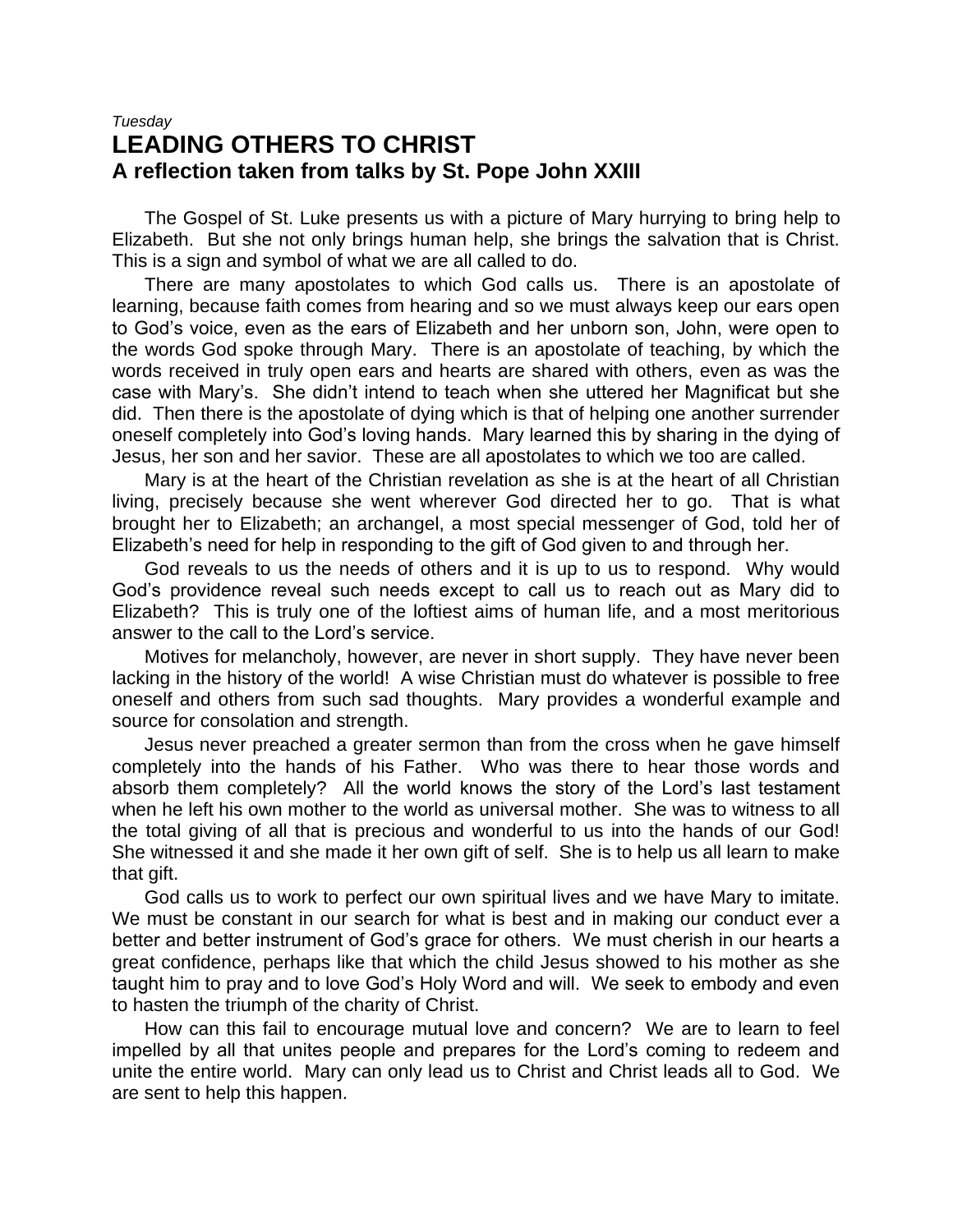#### *Wednesday* **WORSHIPING AS A CHRISTIAN From In Defense of the Christians, by St. Justin Martyr**

We hold a common assembly on Sunday because it is the first day of the week. It is the day on which God put darkness and chaos to flight and created the world. It is also the day our Savior, Jesus Christ, rose from the dead. He was crucified on Friday and on Sunday appeared alive to his apostles and disciples. He taught them the things that we are passing on for your consideration.

None may share the Eucharist with us unless they believe that what we teach is true, unless they are washed in the regenerating waters of baptism, and unless they live in accordance with the principles given us by Christ. We don't consume the bread and wine of the Eucharist as ordinary food and drink, for we have been taught that as Jesus Christ our Savior became human by the Word of God so this food that our flesh and blood assimilate makes us become the flesh and blood of the incarnate Jesus.

The apostles in their recollections, called gospels, handed down to us what Jesus commanded them to do. They tell us that he took bread, gave thanks, and said: Do this in memory of me; this is my body. In the same way, he took the cup, he gave thanks, and said: This is my blood. Ever since that time, we have constantly reminded one another of these matters. The rich among us help the poor and we are always united. For all that we receive, we praise the Creator of the universe through his Son, Jesus Christ, and through the Holy Spirit.

In our Sunday assembly the recollections of the apostles, or the writings of the prophets, are read as long as time permits. When the reader has finished, the president of the assembly speaks to us, urging everyone to imitate the examples of virtue we have heard about in the readings. Then we all rise together and pray.

At the conclusion of our prayer, bread and wine and water are brought forward. The president offers prayers and gives thanks to the best of his ability, and the people give their assent by saying, "Amen"! The Eucharistic bread and wine are distributed, and everyone present communicates. The deacons take it to those who are absent.

The wealthy, if they wish, may make a contribution. They themselves decide the amount. The collection is placed in the custody of the president, who uses it to help the orphans and widows and all who for any reason are in distress. This may be because they are sick, in prison, or away from home. In a word, he takes care of all who are in need through the sharing of those who have enough.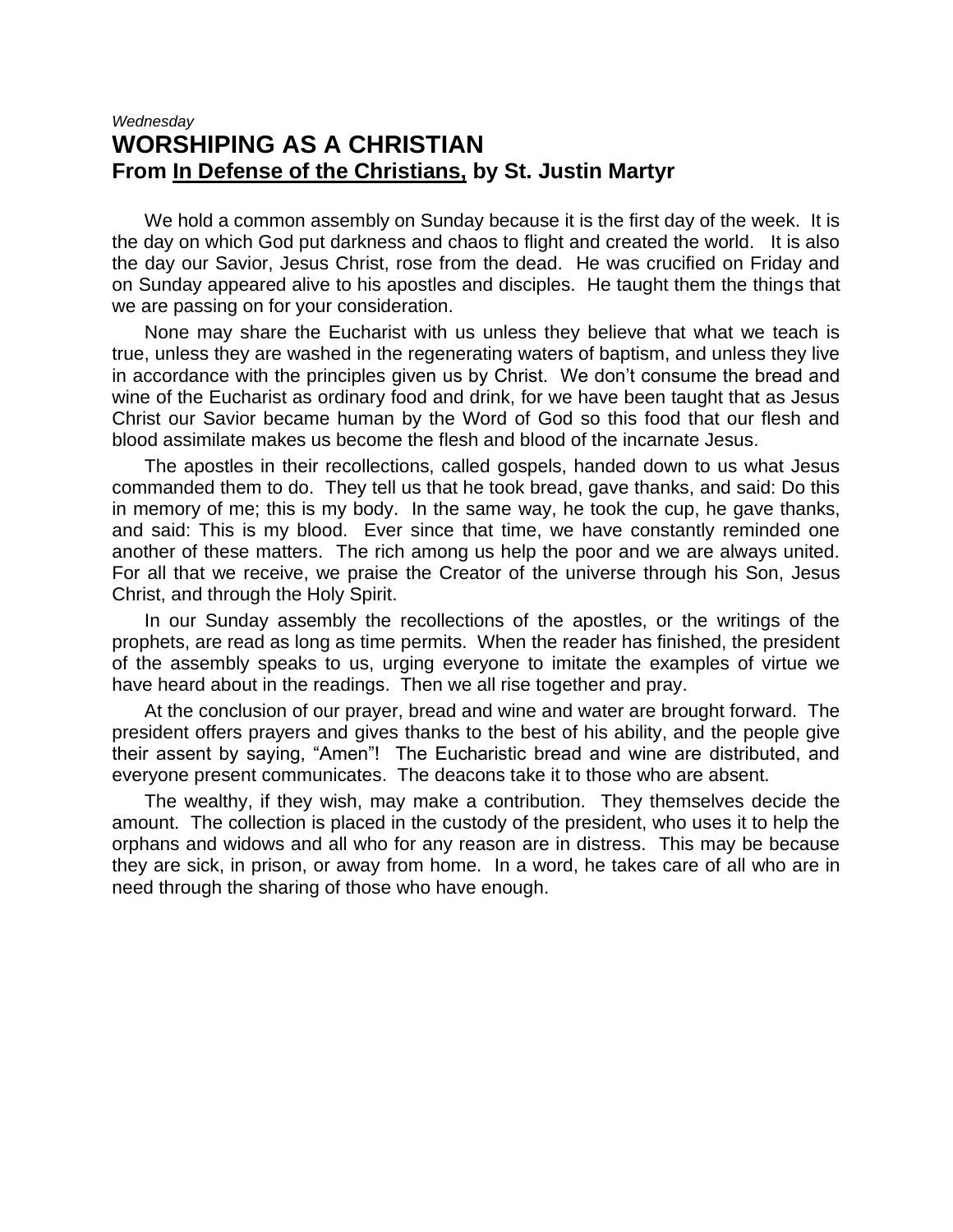#### *Thursday* **A CALL TO CHRISTIAN MATURITY IN FAITH A reflection taken from a sermon by St. Pope Leo the Great**

The Lord's Ascension increased the faith of the infant Church and this was strengthened by the gift of the Holy Spirit. That faith remained unshaken by chains, imprisonment, exile, hunger, fire, being fed to starved beasts, and the most refined tortures that could be devised. Not only men but boys, not only women but girls as well, shed their lifeblood in this struggle to keep the faith. It is a faith that cast out devils, healed the sick, and raised the dead.

Even the apostles, though they had been strengthened by witnessing many miracles and much teaching by the Lord himself, were afraid by reason of the cruel sufferings of the Lord's passion and couldn't accept his resurrection without hesitations. Yet they made such progress by means of Christ's ascension that they began to find joy in what had terrified them before. They were now able to fix their attention on Christ's divinity and his having gone to sit at the right hand of the Heavenly Father. What was present to their senses no longer hindered them from fixing their attention on the realization that the Son had not left the Father when he descended to the earth and so neither had he abandoned his disciples when he ascended into heaven.

This was a kind of great spiritual growth. The Son of Man was revealed to them as Son of God in a more perfect way once he had entered into his glory. He now was even more present to them than he had been when he lived among us. A more mature faith enabled them to stretch their minds upward to the Son in his equality with the Father. Contact with Christ's tangible body isn't necessary.

The Lord's glorified body retained its human nature but the faith of those who believed in him was raised to new heights. They now could know that, as the Father's equal, the Only Begotten Son isn't reached physically but by spiritual discernment. We see why the Lord said to Mary Magdalen: "*Don't cling to me*". In other words, I don't want you to come to me by what you sense but I want you to wait for something higher. I am preparing you for what surpasses all ordinary knowledge. When I have ascended you will experience me in a more perfect way and believe what now you can't see.

While the disciples were watching the Lord ascending into heaven, two angels came to them. "*Men of Galilee, why are you standing here gazing into heaven? This Jesus who has been taken from you will come again, in the same way, you saw him leave.*" By these words, we have all been taught to believe that Jesus Christ will come again, visibly and in the same flesh. He had been served by angels from his birth and now they assure us that all things are subjected to him. An angel announced Christ's conception to the Blessed Virgin. Angels announced his birth to shepherds. Now angels tell us that he is Lord and will come again in his full Lordship.

All these things are intended to lead us to believe what tremendous authority he will have at the end of all things. Do you want to accompany him into his heavenly home? Then you must follow the angels and accompany him in ministering to others, especially to our brothers and sisters in faith. That is full maturity in faith.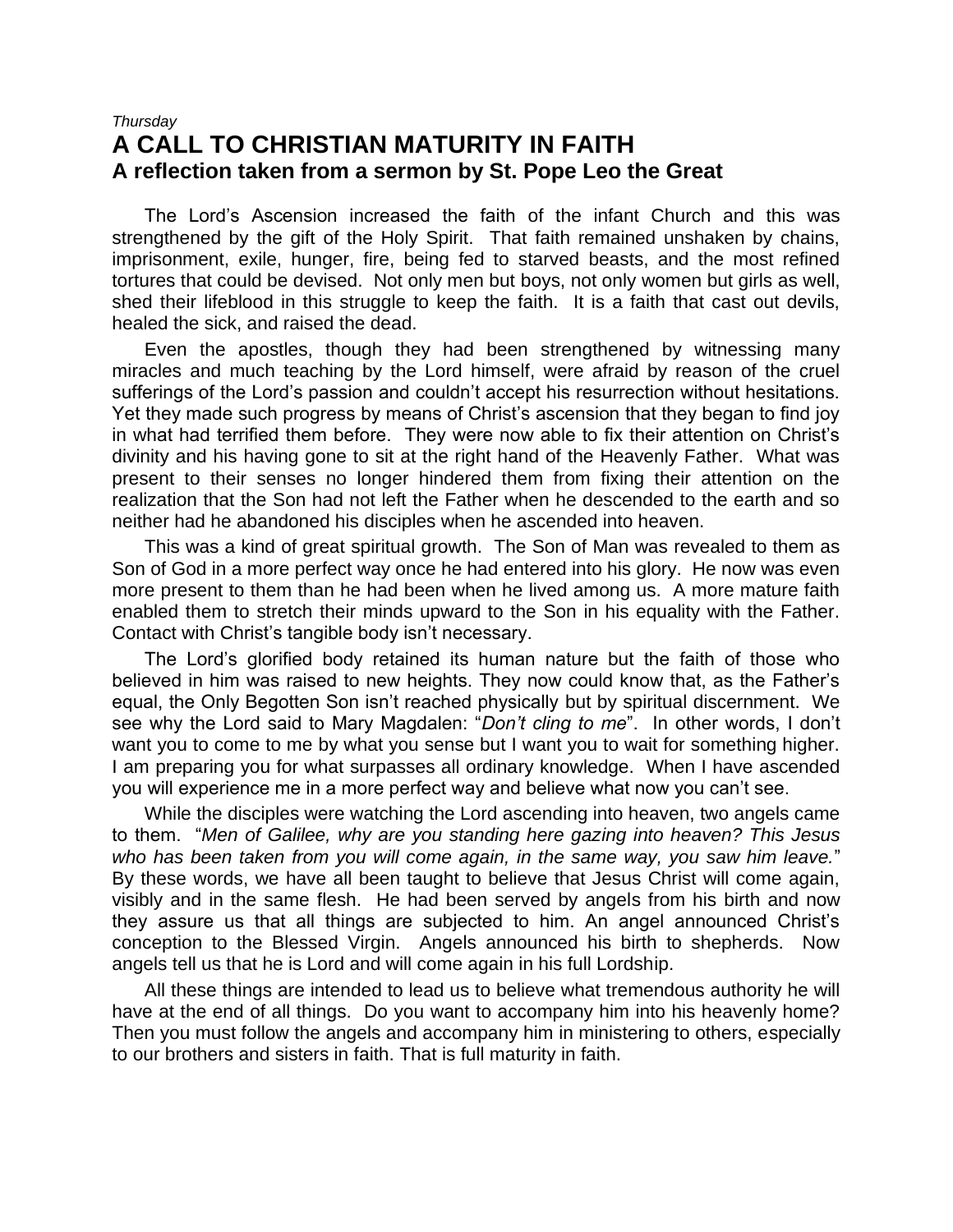#### *Friday* **LOVING ONE ANOTHER A reflection taken from "Catholic Online"**

Uganda was evangelized only in the  $19<sup>th</sup>$  century. At this time much of the country was ruled by King Mwanga. He was given to violence and was also a pedophile who forced himself on the boys and young men serving as pages and assistants to the king. The steward of the king's affairs was a Catholic convert. At some point, King Mwanga killed a protestant missionary his steward, Joseph Mikasa, protested and even told the king he needed to change his lifestyle. The king struck him with a spear and ordered him executed. When he was being tied up before execution, he told them: "A Christian who gives his life for God isn't afraid". He forgave Mwanga and again made a last plea for the king to change. He was beheaded and burned.

The instruction of the pages and attendants was taken over by Charles Lwanga, a leader of the local Christian community. His policy was to keep young men away from the king. In May the king's suspicions were aroused; he asked one page what he had been doing that kept him busy and away from his king. The reply was that he has been receiving religious instruction. The king had the instructor brought before him and killed him by thrusting a spear through his throat. Then he ordered the royal compound sealed so no one could enter or leave.

In the morning the king brought all those living in the compound together and ordered them to separate: "Those who pray on this side; those who don't pray on the other!" Those who professed themselves Christians were asked if they intended to remain such. They answered that they did. There were fifteen of them and all were condemned to death.

They were marched to a place of execution 37 miles away and amazed others with their spirit and bravery, especially the White Fathers responsible for the Christian community as a whole. One of the soldiers guarding them was found to be a Christian too and was ordered to be killed with the others. Also killed was a chief who had led others to the Christian faith and a local judge. The chief so angered the counselor in charge that he ordered him wounded badly and left to die slowly over three days. Three

The survivors were wrapped in reed mats and then placed on a pyre. They told the executioners: "You can burn our bodies but you cannot harm our souls!" They were burned to death. Following this incident, all Christian missionaries were expelled from the country.

After King Mwanga died and missionaries returned, they were surprised to see the Christians who had not been killed had helped each other and continued to share their faith. The community amounted to about 500 baptized adults and they had close to a thousand catechumens. All this had been done simply by the grace of God and the strength given to ordinary Christians by the witness of those who had died for God. This is how those who believed helped one another keep faith and help others accept that gift.